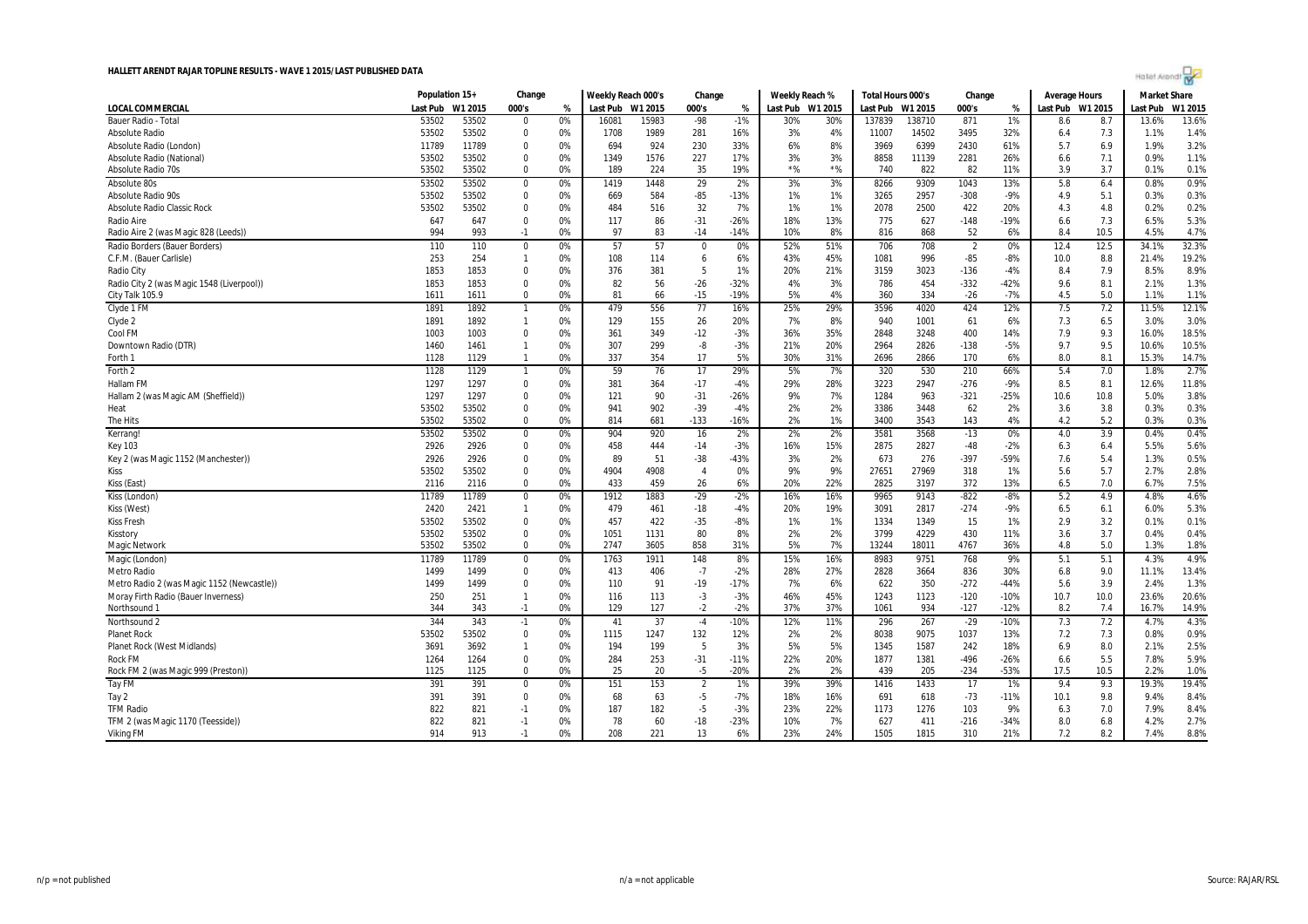

|                                       | Population 15+ |         | Change       |    | Weekly Reach 000's |         | Change          |        | Weekly Reach % |         | Total Hours 000's |         | Change  |        | Average Hours |         | <b>Market Share</b> |         |
|---------------------------------------|----------------|---------|--------------|----|--------------------|---------|-----------------|--------|----------------|---------|-------------------|---------|---------|--------|---------------|---------|---------------------|---------|
| <b>LOCAL COMMERCIAL</b>               | Last Pub       | W1 2015 | 000's        | %  | Last Pub           | W1 2015 | 000's           | %      | Last Pub       | W1 2015 | Last Pub          | W1 2015 | 000's   | %      | Last Pub      | W1 2015 | Last Pub            | W1 2015 |
| Viking FM 2 (was Magic 1161 (Hull))   | 914            | 913     | $-1$         | 0% | 75                 | 58      | $-17$           | $-23%$ | 8%             | 6%      | 1012              | 517     | $-495$  | $-49%$ | 13.5          | 9.0     | 5.0%                | 2.5%    |
| Wave 105 FM (Bauer South Coast)       | 1811           | 1811    | $\mathbf 0$  | 0% | 366                | 366     | 0               | 0%     | 20%            | 20%     | 4114              | 4167    | 53      | 1%     | 11.2          | 11.4    | 11.4%               | 11.6%   |
| West Sound (Bauer Southwest Scotland) | 397            | 398     | $\mathbf{1}$ | 0% | 185                | 180     | $-5$            | $-3%$  | 47%            | 45%     | 2071              | 2049    | $-22$   | $-1%$  | 11.2          | 11.4    | 26.4%               | 26.0%   |
| <b>Total Global Radio (UK)</b>        | 53502          | 53502   | $\Omega$     | 0% | 21200              | 21182   | $-18$           | 0%     | 40%            | 40%     | 188243            | 185413  | $-2830$ | $-2%$  | 8.9           | 8.8     | 18.6%               | 18.2%   |
| <b>Classic FM</b>                     | 53502          | 53502   | $\Omega$     | 0% | 5570               | 5525    | $-45$           | $-1%$  | 10%            | 10%     | 35401             | 36960   | 1559    | 4%     | 6.4           | 6.7     | 3.5%                | 3.6%    |
| Capital Network (UK)                  | 53502          | 53502   | $\mathbf{0}$ | 0% | 7160               | 7000    | $-160$          | $-2%$  | 13%            | 13%     | 38280             | 36469   | $-1811$ | $-5%$  | 5.3           | 5.2     | 3.8%                | 3.6%    |
| Capital Birmingham                    | 2219           | 2219    | $\mathbf 0$  | 0% | 465                | 441     | $-24$           | $-5%$  | 21%            | 20%     | 2606              | 2573    | $-33$   | $-1%$  | 5.6           | 5.8     | 6.7%                | 6.9%    |
| <b>Capital East Midlands</b>          | 2245           | 2246    | $\mathbf{1}$ | 0% | 514                | 490     | $-24$           | $-5%$  | 23%            | 22%     | 3312              | 3269    | $-43$   | $-1%$  | 6.4           | 6.7     | 7.8%                | 7.5%    |
| Capital London                        | 11789          | 11789   | 0            | 0% | 1869               | 1793    | -76             | $-4%$  | 16%            | 15%     | 8509              | 7480    | $-1029$ | $-12%$ | 4.6           | 4.2     | 4.1%                | 3.8%    |
| <b>Capital Manchester</b>             | 2926           | 2926    | $\mathbf 0$  | 0% | 533                | 511     | $-22$           | $-4%$  | 18%            | 17%     | 2301              | 2794    | 493     | 21%    | 4.3           | 5.5     | 4.4%                | 5.5%    |
| <b>Capital North East</b>             | 2234           | 2233    | $-1$         | 0% | 478                | 493     | 15              | 3%     | 21%            | 22%     | 2787              | 2823    | 36      | 1%     | 5.8           | 5.7     | 7.2%                | 6.9%    |
| <b>Capital North West and Wales</b>   | 1028           | 1028    | $\mathbf 0$  | 0% | 174                | 174     | $\mathbf 0$     | 0%     | 17%            | 17%     | 1123              | 1156    | 33      | 3%     | 6.4           | 6.6     | 5.1%                | 5.7%    |
| Capital Scotland                      | 2798           | 2798    | 0            | 0% | 498                | 514     | 16              | 3%     | 18%            | 18%     | 2344              | 2778    | 434     | 19%    | 4.7           | 5.4     | 5.3%                | 5.8%    |
| Capital South Coast                   | 1167           | 1168    | 1            | 0% | 180                | 200     | 20              | 11%    | 15%            | 17%     | 1272              | 1178    | $-94$   | $-7%$  | 7.1           | 5.9     | 5.5%                | 5.4%    |
| <b>Capital South Wales</b>            | 1031           | 1032    | -1           | 0% | 208                | 186     | $-22$           | $-11%$ | 20%            | 18%     | 1197              | 828     | $-369$  | $-31%$ | 5.8           | 4.4     | 5.7%                | 3.8%    |
| <b>Capital Yorkshire</b>              | 4548           | 4548    | $\Omega$     | 0% | 1094               | 1016    | $-78$           | $-7%$  | 24%            | 22%     | 7337              | 6671    | $-666$  | $-9%$  | 6.7           | 6.6     | 8.2%                | 7.4%    |
| Capital XTRA (UK)                     | 53502          | 53502   | 0            | 0% | 809                | 841     | 32              | 4%     | 2%             | 2%      | 3560              | 3631    | 71      | 2%     | 4.4           | 4.3     | 0.4%                | 0.4%    |
| Capital XTRA (London)                 | 11789          | 11789   | 0            | 0% | 411                | 311     | $-100$          | $-24%$ | 3%             | 3%      | 1994              | 973     | $-1021$ | $-51%$ | 4.9           | 3.1     | 1.0%                | 0.5%    |
| Gold Network (UK)                     | 53502          | 53502   | $\Omega$     | 0% | 1083               | 1026    | $-57$           | $-5%$  | 2%             | 2%      | 7736              | 7562    | $-174$  | $-2%$  | 7.1           | 7.4     | 0.8%                | 0.7%    |
| <b>Gold East Midlands</b>             | 2245           | 2246    | $\mathbf{1}$ | 0% | 89                 | 76      | $-13$           | $-15%$ | 4%             | 3%      | 910               | 854     | $-56$   | $-6%$  | 10.2          | 11.2    | 2.1%                | 2.0%    |
| Gold London                           | 11789          | 11789   | $\mathbf 0$  | 0% | 279                | 263     | $-16$           | $-6%$  | 2%             | 2%      | 2286              | 1506    | $-780$  | $-34%$ | 8.2           | 5.7     | 1.1%                | 0.8%    |
| <b>Gold Manchester</b>                | 2926           | 2926    | $\mathbf 0$  | 0% | 65                 | 56      | $-9$            | $-14%$ | 2%             | 2%      | 433               | 455     | 22      | 5%     | 6.6           | 8.2     | 0.8%                | 0.9%    |
| Heart Network (UK)                    | 53502          | 53502   | 0            | 0% | 9038               | 8987    | $-51$           | $-1%$  | 17%            | 17%     | 68611             | 68402   | $-209$  | 0%     | 7.6           | 7.6     | 6.8%                | 6.7%    |
| <b>Heart Cambridgeshire</b>           | 877            | 877     | $\Omega$     | 0% | 228                | 236     | 8               | 4%     | 26%            | 27%     | 1582              | 1726    | 144     | 9%     | 6.9           | 7.3     | 9.7%                | 10.6%   |
| <b>Heart East Anglia</b>              | 1216           | 1216    | 0            | 0% | 284                | 261     | $-23$           | $-8%$  | 23%            | 21%     | 1677              | 1653    | $-24$   | $-1%$  | 5.9           | 6.3     | 6.7%                | 6.6%    |
| <b>Heart Essex</b>                    | 1361           | 1359    | $-2$         | 0% | 405                | 438     | 33              | 8%     | 30%            | 32%     | 3540              | 3796    | 256     | 7%     | 8.8           | 8.7     | 12.2%               | 13.0%   |
| <b>Heart Four Counties</b>            | 2058           | 2057    | $-1$         | 0% | 451                | 451     | 0               | 0%     | 22%            | 22%     | 3086              | 2904    | $-182$  | $-6%$  | 6.8           | 6.4     | 7.7%                | 7.3%    |
| <b>Heart Kent</b>                     | 1243           | 1242    | $-1$         | 0% | 383                | 405     | 22              | 6%     | 31%            | 33%     | 3212              | 3792    | 580     | 18%    | 8.4           | 9.4     | 11.2%               | 13.5%   |
| <b>Heart London</b>                   | 11789          | 11789   | 0            | 0% | 1783               | 1533    | $-250$          | $-14%$ | 15%            | 13%     | 13043             | 9376    | $-3667$ | $-28%$ | 7.3           | 6.1     | 6.3%                | 4.7%    |
| <b>Heart North East</b>               | 2293           | 2292    | $-1$         | 0% | 330                | 331     | - 1             | 0%     | 14%            | 14%     | 2373              | 2307    | -66     | $-3%$  | 7.2           | 7.0     | 6.0%                | 5.5%    |
| <b>Heart North Wales</b>              | 726            | 726     | $\mathbf 0$  | 0% | 107                | 131     | 24              | 22%    | 15%            | 18%     | 821               | 1130    | 309     | 38%    | 7.6           | 8.6     | 5.2%                | 7.6%    |
| <b>Heart North West</b>               | 5609           | 5609    | $\Omega$     | 0% | 576                | 550     | $-26$           | $-5%$  | 10%            | 10%     | 5387              | 4518    | $-869$  | $-16%$ | 9.4           | 8.2     | 5.2%                | 4.5%    |
| <b>Heart Scotland</b>                 | 2798           | 2798    | $\mathbf 0$  | 0% | 496                | 430     | $-66$           | $-13%$ | 18%            | 15%     | 3256              | 2818    | $-438$  | $-13%$ | 6.6           | 6.6     | 7.4%                | 5.9%    |
| <b>Heart Solent</b>                   | 1834           | 1834    | 0            | 0% | 278                | 298     | 20              | 7%     | 15%            | 16%     | 1953              | 1963    | 10      | 1%     | 7.0           | 6.6     | 5.2%                | 5.3%    |
| <b>Heart South Wales</b>              | 1886           | 1886    | $\Omega$     | 0% | 497                | 447     | $-50$           | $-10%$ | 26%            | 24%     | 4835              | 4447    | $-388$  | $-8%$  | 9.7           | 9.9     | 12.1%               | 11.2%   |
| <b>Heart South West</b>               | 1436           | 1436    | 0            | 0% | 396                | 422     | 26              | 7%     | 28%            | 29%     | 3091              | 3493    | 402     | 13%    | 7.8           | 8.3     | 10.3%               | 11.1%   |
| <b>Heart Cornwal</b>                  | 461            | 461     | $\mathbf 0$  | 0% | 97                 | 105     | 8               | 8%     | 21%            | 23%     | 749               | 945     | 196     | 26%    | 7.7           | 9.0     | 6.6%                | 8.8%    |
| <b>Heart Sussex</b>                   | 1411           | 1410    | $-1$         | 0% | 370                | 358     | $-12$           | $-3%$  | 26%            | 25%     | 2740              | 2347    | $-393$  | $-14%$ | 7.4           | 6.6     | 9.2%                | 8.1%    |
| <b>Heart Thames Valley</b>            | 1454           | 1453    | $-1$         | 0% | 318                | 328     | 10 <sup>°</sup> | 3%     | 22%            | 23%     | 2320              | 2381    | 61      | 3%     | 7.3           | 7.3     | 8.8%                | 8.8%    |
| <b>Heart West Country</b>             | 2235           | 2234    | $-1$         | 0% | 678                | 704     | 26              | 4%     | 30%            | 32%     | 6328              | 6503    | 175     | 3%     | 9.3           | 9.2     | 12.6%               | 12.9%   |
| <b>Heart West Midlands</b>            | 3726           | 3726    | $\mathbf 0$  | 0% | 770                | 770     | $\mathbf{0}$    | 0%     | 21%            | 21%     | 5434              | 5949    | 515     | 9%     | 7.1           | 7.7     | 8.4%                | 9.3%    |
| <b>Heart Yorkshire</b>                | 3145           | 3145    | 0            | 0% | 460                | 441     | $-19$           | $-4%$  | 15%            | 14%     | 4123              | 3877    | $-246$  | $-6%$  | 9.0           | 8.8     | 7.1%                | 6.7%    |
| LBC Network (UK)                      | 53502          | 53502   | 0            | 0% | 1327               | 1357    | 30              | 2%     | 2%             | 3%      | 13818             | 12799   | $-1019$ | $-7%$  | 10.4          | 9.4     | 1.4%                | 1.3%    |
| LBC 97.3                              | 11789          | 11789   | $\Omega$     | 0% | 1091               | 887     | $-204$          | $-19%$ | 9%             | 8%      | 11240             | 9377    | $-1863$ | $-17%$ | 10.3          | 10.6    | 5.4%                | 4.7%    |
| LBC London News (was LBC News 1152)   | 11789          | 11789   | $\Omega$     | 0% | 254                | 375     | 121             | 48%    | 2%             | 3%      | 1078              | 1964    | 886     | 82%    | 4.2           | 5.2     | 0.5%                | 1.0%    |
| Smooth Radio Network (UK)             | 53502          | 53502   | 0            | 0% | 4794               | 4772    | $-22$           | 0%     | 9%             | 9%      | 38542             | 39408   | 866     | 2%     | 8.0           | 8.3     | 3.8%                | 3.9%    |
| Smooth Radio Cambridgeshire           | 877            | 877     | $\Omega$     | 0% | 35                 | 44      | 9               | 26%    | 4%             | 5%      | 306               | 318     | 12      | 4%     | 8.7           | 7.1     | 1.9%                | 1.9%    |
| Smooth Radio Devon                    | 1027           | 1028    | 1            | 0% | 44                 | 53      | 9               | 20%    | 4%             | 5%      | 515               | 558     | 43      | 8%     | 11.7          | 10.6    | 2.5%                | 2.5%    |
| Smooth Radio East Anglia              | 1216           | 1216    | $\Omega$     | 0% | 52                 | 56      | 4               | 8%     | 4%             | 5%      | 490               | 503     | 13      | 3%     | 9.4           | 8.9     | 2.0%                | 2.0%    |
| Smooth Radio East Midlands            | 2483           | 2483    | $\Omega$     | 0% | 387                | 315     | $-72$           | $-19%$ | 16%            | 13%     | 3268              | 2663    | $-605$  | $-19%$ | 8.5           | 8.5     | 6.9%                | 5.5%    |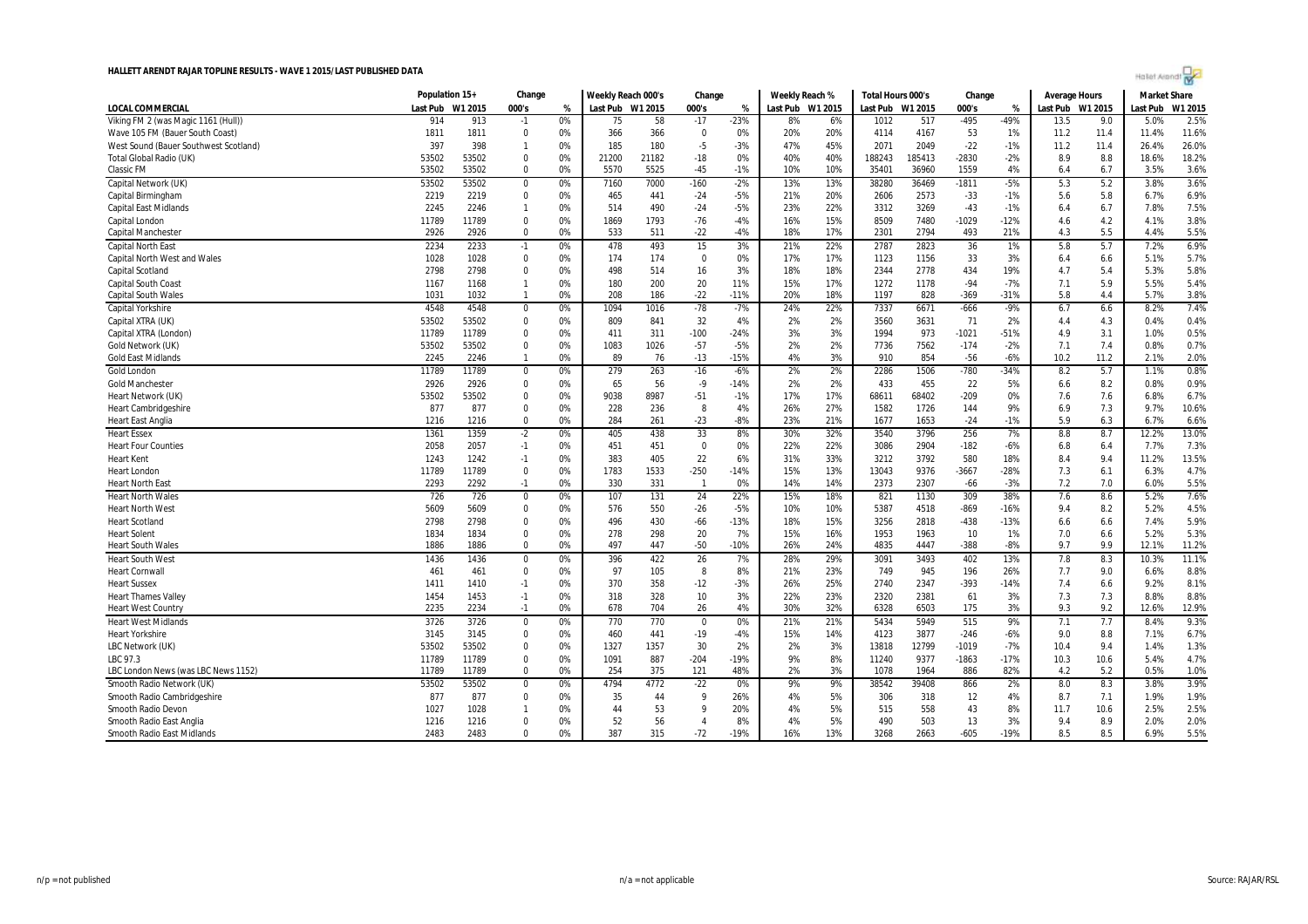

|                                   | Population 15+ |         | Change                  |       | Weekly Reach 000's |      | Change         |        | Weekly Reach % |                  | Total Hours 000's |         | Change  |        | <b>Average Hours</b> |         | <b>Market Share</b> |         |
|-----------------------------------|----------------|---------|-------------------------|-------|--------------------|------|----------------|--------|----------------|------------------|-------------------|---------|---------|--------|----------------------|---------|---------------------|---------|
| <b>LOCAL COMMERCIAL</b>           | Last Pub       | W1 2015 | 000's                   | %     | Last Pub W1 2015   |      | 000's          | $\%$   |                | Last Pub W1 2015 | Last Pub          | W1 2015 | 000's   | %      | Last Pub             | W1 2015 | Last Pub            | W1 2015 |
| Smooth Radio Essex                | 1361           | 1359    | $-2$                    | 0%    | 35                 | 34   | $-1$           | $-3%$  | 3%             | 3%               | 334               | 311     | $-23$   | $-7%$  | 9.5                  | 9.0     | 1.2%                | 1.1%    |
| <b>Smooth Radio Four Counties</b> | 2058           | 2057    | $-1$                    | 0%    | 70                 | 71   | -1             | 1%     | 3%             | 3%               | 628               | 688     | 60      | 10%    | 8.9                  | 9.7     | 1.6%                | 1.7%    |
| Smooth Radio Kent                 | 1243           | 1242    | $-1$                    | 0%    | 50                 | 50   | $\mathbf 0$    | 0%     | 4%             | 4%               | 349               | 369     | 20      | 6%     | 7.0                  | 7.4     | 1.2%                | 1.3%    |
| Smooth Radio London               | 11789          | 11789   | $\mathbf 0$             | 0%    | 760                | 627  | $-133$         | $-18%$ | 6%             | 5%               | 5095              | 3710    | $-1385$ | $-27%$ | 6.7                  | 5.9     | 2.5%                | 1.9%    |
| Smooth Radio North East           | 2293           | 2292    | $-1$                    | 0%    | 471                | 451  | $-20$          | $-4%$  | 21%            | 20%              | 3306              | 3382    | 76      | 2%     | 7.0                  | 7.5     | 8.3%                | 8.1%    |
| <b>Smooth Radio North West</b>    | 5609           | 5609    | $\mathbf{0}$            | 0%    | 1127               | 1172 | 45             | 4%     | 20%            | 21%              | 8181              | 8803    | 622     | 8%     | 7.3                  | 7.5     | 7.9%                | 8.8%    |
| Smooth Radio North West and Wales | 1028           | 1028    | 0                       | 0%    | 74                 | 69   | -5             | $-7%$  | 7%             | 7%               | 577               | 355     | $-222$  | $-38%$ | 7.8                  | 5.2     | 2.6%                | 1.8%    |
| Smooth Radio Scotland             | 1984           | 1985    |                         | 0%    | 347                | 401  | 54             | 16%    | 18%            | 20%              | 3763              | 4490    | 727     | 19%    | 10.8                 | 11.2    | 11.5%               | 12.8%   |
| Smooth Radio Solent               | 1834           | 1834    | $\Omega$                | 0%    | 46                 | 43   | $-3$           | $-7%$  | 3%             | 2%               | 393               | 379     | $-14$   | $-4%$  | 8.5                  | 8.7     | 1.1%                | 1.0%    |
| Smooth Radio South Wales          | 1031           | 1032    |                         | 0%    | 58                 | 55   | $-3$           | $-5%$  | 6%             | 5%               | 648               | 612     | $-36$   | $-6%$  | 11.2                 | 11.1    | 3.1%                | 2.8%    |
| <b>Smooth Radio Sussex</b>        | 1411           | 1410    | $-1$                    | 0%    | 68                 | 66   | $-2$           | $-3%$  | 5%             | 5%               | 731               | 604     | $-127$  | $-17%$ | 10.8                 | 9.1     | 2.5%                | 2.1%    |
| <b>Smooth Radio Thames Valley</b> | 1454           | 1453    | $-1$                    | 0%    | 41                 | 42   | $\mathbf{1}$   | 2%     | 3%             | 3%               | 241               | 353     | 112     | 46%    | 5.8                  | 8.3     | 0.9%                | 1.3%    |
| Smooth Radio West Country         | 2235           | 2234    | $-1$                    | 0%    | 116                | 128  | 12             | 10%    | 5%             | 6%               | 1451              | 1630    | 179     | 12%    | 12.5                 | 12.7    | 2.9%                | 3.2%    |
| <b>Smooth Radio West Midlands</b> | 3726           | 3726    | $\mathbf 0$             | 0%    | 505                | 498  | $-7$           | $-1%$  | 14%            | 13%              | 5409              | 5314    | $-95$   | $-2%$  | 10.7                 | 10.7    | 8.3%                | 8.3%    |
| XFM Network (UK)                  | 53502          | 53502   | $\Omega$                | 0%    | 941                | 885  | $-56$          | $-6%$  | 2%             | 2%               | 4641              | 4606    | $-35$   | $-1%$  | 4.9                  | 5.2     | 0.5%                | 0.5%    |
| <b>XFM London</b>                 | 11789          | 11789   | $\mathbf 0$             | 0%    | 440                | 363  | $-77$          | $-18%$ | 4%             | 3%               | 2897              | 1252    | $-1645$ | $-57%$ | 6.6                  | 3.5     | 1.4%                | 0.6%    |
| <b>XFM Manchester</b>             | 2926           | 2926    | $\mathbf 0$             | 0%    | 222                | 194  | $-28$          | $-13%$ | 8%             | 7%               | 1097              | 1024    | $-73$   | $-7%$  | 4.9                  | 5.3     | 2.1%                | 2.0%    |
| <b>XFM Scotland</b>               | 831            | 830     | $-1$                    | 0%    | 38                 | 35   | $-3$           | $-8%$  | 5%             | 4%               | 275               | 270     | -5      | $-2%$  | 7.2                  | 7.8     | 1.9%                | 2.0%    |
| UTV Radio (inc. talkSPORT)        | 53502          | 53502   | $\Omega$                | 0%    | 4427               | 4487 | 60             | 1%     | 8%             | 8%               | 34545             | 33421   | $-1124$ | $-3%$  | 7.8                  | 7.4     | 3.4%                | 3.3%    |
| 107.6 Juice FM                    | 1063           | 1063    | $\mathbf 0$             | 0%    | 234                | 257  | 23             | 10%    | 22%            | 24%              | 2015              | 2263    | 248     | 12%    | 8.6                  | 8.8     | 9.3%                | 11.4%   |
| Peak 107 FM                       | 419            | 419     | $\mathbf 0$             | 0%    | 87                 | 87   | 0              | 0%     | 21%            | 21%              | 850               | 942     | 92      | 11%    | 9.7                  | 10.9    | 9.8%                | 11.0%   |
| The Pulse                         | 881            | 882     |                         | 0%    | 145                | 98   | $-47$          | $-32%$ | 16%            | 11%              | 1080              | 635     | $-445$  | $-41%$ | 7.4                  | 6.5     | 7.3%                | 4.1%    |
| Pulse <sub>2</sub>                | 881            | 882     |                         | 0%    | 4 <sup>1</sup>     | 37   | $-4$           | $-10%$ | 5%             | 4%               | 194               | 154     | $-40$   | $-21%$ | 4.7                  | 4.1     | 1.3%                | 1.0%    |
| Signal 107                        | 1023           | 1023    | $\Omega$                | 0%    | 67                 | 60   | $-7$           | $-10%$ | 7%             | 6%               | 466               | 330     | $-136$  | $-29%$ | 7.0                  | 5.5     | 2.3%                | 1.7%    |
| Signal One                        | 796            | 797     |                         | 0%    | 280                | 293  | 13             | 5%     | 35%            | 37%              | 3044              | 3124    | 80      | 3%     | 10.9                 | 10.6    | 18.2%               | 17.7%   |
| Signal Two                        | 796            | 797     | $\mathbf{1}$            | 0%    | 68                 | 66   | $-2$           | $-3%$  | 9%             | 8%               | 792               | 637     | $-155$  | $-20%$ | 11.7                 | 9.6     | 4.7%                | 3.6%    |
| Swansea Sound - 1170 MW           | 471            | 471     | $\Omega$                | 0%    | 69                 | 64   | -5             | $-7%$  | 15%            | 14%              | 518               | 541     | 23      | 4%     | 7.5                  | 8.4     | 5.0%                | 5.2%    |
| talkSPORT                         | 53502          | 53502   | 0                       | 0%    | 3005               | 3246 | 241            | 8%     | 6%             | 6%               | 20030             | 21523   | 1493    | 7%     | 6.7                  | 6.6     | 2.0%                | 2.1%    |
| 107.4 Tower FM                    | 442            | 439     | $-3$                    | $-1%$ | 43                 | 53   | 10             | 23%    | 10%            | 12%              | 194               | 247     | 53      | 27%    | 4.6                  | 4.7     | 2.5%                | 3.1%    |
| 96.4 FM The Wave                  | 471            | 471     | $^{\circ}$              | 0%    | 138                | 145  | $\overline{7}$ | 5%     | 29%            | 31%              | 1255              | 1315    | 60      | 5%     | 9.1                  | 9.0     | 12.0%               | 12.6%   |
| U105                              | 887            | 888     | $\mathbf{1}$            | 0%    | 189                | 180  | -9             | $-5%$  | 21%            | 20%              | 2013              | 1784    | $-229$  | $-11%$ | 10.6                 | 9.9     | 13.2%               | 11.8%   |
| Radio Wave 96.5 FM                | 234            | 234     |                         | 0%    | 74                 | 68   | -6             | $-8%$  | 32%            | 29%              | 569               | 458     | $-111$  | $-20%$ | 7.6                  | 6.7     | 11.5%               | 9.6%    |
| 107.2 Wire FM                     | 270            | 270     |                         | 0%    | 57                 | 54   | -3             | $-5%$  | 21%            | 20%              | 442               | 448     | -6      | 1%     | 7.8                  | 8.3     | 8.3%                | 8.8%    |
| 102.4 Wish FM                     | 455            | 457     | $\overline{\mathbf{c}}$ | 0%    | 64                 | 73   | $\mathbf Q$    | 14%    | 14%            | 16%              | 341               | 372     | 31      | 9%     | 5.3                  | 5.1     | 3.5%                | 4.0%    |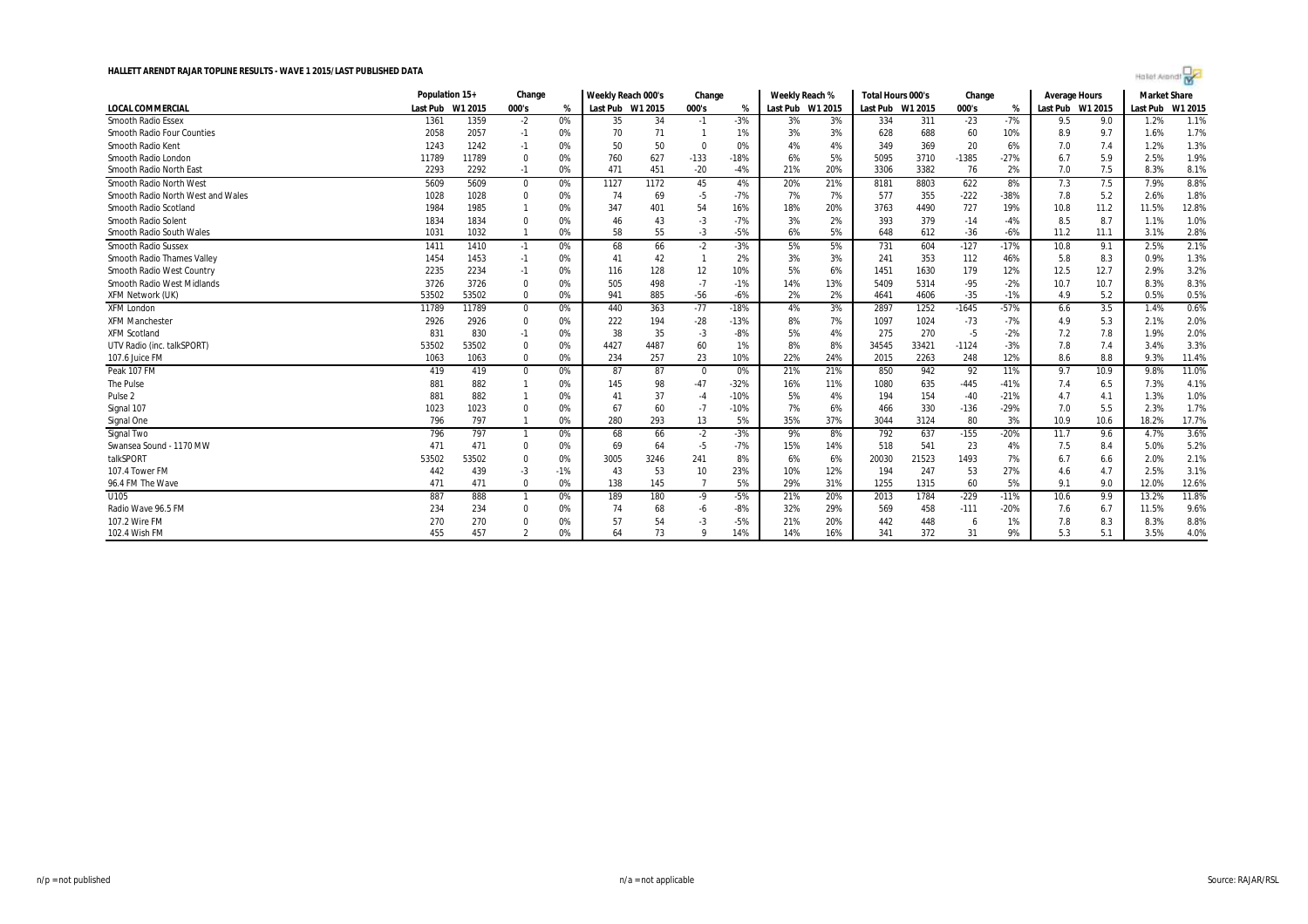

|                                                            | Population 15+ |         | Change         |        | Weekly Reach 000's |                | Change         |        | Weekly Reach % |                  | Total Hours 000's |         | Change         |        | Average Hours |         | <b>Market Share</b> |         |
|------------------------------------------------------------|----------------|---------|----------------|--------|--------------------|----------------|----------------|--------|----------------|------------------|-------------------|---------|----------------|--------|---------------|---------|---------------------|---------|
| <b>LOCAL COMMERCIAL</b>                                    | Last Pub       | W1 2015 | 000's          | %      | Last Pub W1 2015   |                | 000's          | %      |                | Last Pub W1 2015 | Last Pub          | W1 2015 | 000's          | %      | Last Pub      | W1 2015 | Last Pub            | W1 2015 |
| Anglian Radio Group                                        | 1008           | 1007    | $-1$           | 0%     | 235                | 220            | $-15$          | $-6%$  | 23%            | 22%              | 2023              | 2006    | $-17$          | $-1%$  | 8.6           | 9.1     | 9.8%                | 9.7%    |
| THE BEACH                                                  | 182            | 182     | $\mathbf 0$    | 0%     | 59                 | 57             | $-2$           | $-3%$  | 32%            | 31%              | 470               | 423     | $-47$          | $-10%$ | 8.0           | 7.5     | 12.9%               | 11.5%   |
| Dream 100                                                  | 134            | 135     | $\mathbf{1}$   | 1%     | 37                 | 35             | $-2$           | $-5%$  | 28%            | 26%              | 374               | 367     | $-7$           | $-2%$  | 10.1          | 10.4    | 13.0%               | 13.3%   |
| <b>North Norfolk Radio</b>                                 | 93             | 92      | $-1$           | $-1%$  | 20                 | 21             | $\mathbf{1}$   | 5%     | 22%            | 23%              | 224               | 276     | 52             | 23%    | 11.2          | 13.0    | 10.5%               | 12.8%   |
| Norwich 99.9fm                                             | 330            | 331     | $\overline{1}$ | 0%     | 51                 | 45             | -6             | $-12%$ | 15%            | 14%              | 424               | 431     | $\overline{7}$ | 2%     | 8.3           | 9.6     | 6.1%                | 6.1%    |
| Town 102 FM                                                | 290            | 289     | $-1$           | 0%     | 68                 | 62             | $-6$           | $-9%$  | 23%            | 22%              | 531               | 509     | $-22$          | $-4%$  | 7.8           | 8.2     | 9.4%                | 9.2%    |
| 107.8 Arrow FM for Hastings                                | 119            | 119     | $\mathbf 0$    | 0%     | 15                 | 15             | $\mathbf 0$    | 0%     | 13%            | 13%              | 109               | 119     | 10             | 9%     | 7.1           | 7.9     | 4.3%                | 4.6%    |
| <b>Total Celador Radio</b>                                 | 3769           | 3992    | 223            | 6%     | 636                | 695            | 59             | 9%     | 17%            | 17%              | 4331              | 4740    | 409            | 9%     | 6.8           | 6.8     | 5.4%                | 5.6%    |
| The Breeze (Basingstoke / Newbury and Andover)             | 293            | 293     | 0              | 0%     | 50                 | 42             | -8             | -16%   | 17%            | 14%              | 309               | 273     | $-36$          | $-12%$ | 6.2           | 6.6     | 5.6%                | 4.8%    |
| The Breeze (Cheltenham)                                    | 167            | 168     | $\overline{1}$ | 1%     | 18                 | 19             | $\overline{1}$ | 6%     | 11%            | 11%              | 128               | 132     | $\overline{4}$ | 3%     | 7.3           | 7.0     | 3.6%                | 3.7%    |
| The Breeze (Solent/East Hants and West Surrey)             | 1098           | 1098    | 0              | 0%     | 74                 | 69             | $-5$           | $-7%$  | 7%             | 6%               | 407               | 520     | 113            | 28%    | 5.5           | 7.5     | 1.9%                | 2.5%    |
| The Breeze South West (Bristol/Weston/Bath and West Wilts) | 972            | 972     | $\mathbf 0$    | 0%     | 90                 | 101            | 11             | 12%    | 9%             | 10%              | 633               | 601     | $-32$          | $-5%$  | 7.0           | 5.9     | 2.9%                | 2.8%    |
| The Breeze (Yeovil/Shaftesbury and Bridgwater)             | 293            | 292     | $-1$           | 0%     | 58                 | 57             | $-1$           | $-2%$  | 20%            | 20%              | 628               | 474     | $-154$         | $-25%$ | 10.9          | 8.2     | 8.5%                | 6.6%    |
| <b>Fire Radio</b>                                          | 319            | 319     | $\Omega$       | 0%     | 45                 | 52             | $\overline{7}$ | 16%    | 14%            | 16%              | 220               | 281     | 61             | 28%    | 4.9           | 5.4     | 3.4%                | 4.1%    |
| 106 JACKfm (Bristol)                                       | 633            | 633     | $\mathbf 0$    | 0%     | 113                | 114            | $\mathbf{1}$   | 1%     | 18%            | 18%              | 832               | 697     | $-135$         | $-16%$ | 7.3           | 6.1     | 6.0%                | 5.1%    |
| <b>Jack FM South Coast</b>                                 | 1739           | 1738    | $-1$           | 0%     | 230                | 231            | $\overline{1}$ | 0%     | 13%            | 13%              | 1282              | 1334    | 52             | 4%     | 5.6           | 5.8     | 3.7%                | 3.9%    |
| Jack fm (Swindon)                                          | 205            | 205     | 0              | 0%     | 42                 | 39             | -3             | $-7%$  | 21%            | 19%              | 308               | 275     | $-33$          | $-11%$ | 7.3           | 7.1     | 6.3%                | 5.7%    |
| Central FM                                                 | 214            | 214     | $\Omega$       | 0%     | 46                 | 45             | $-1$           | $-2%$  | 21%            | 21%              | 267               | 319     | 52             | 19%    | 5.9           | 7.1     | 7.4%                | 8.5%    |
| <b>Total Cheshire Radio</b>                                | 377            | 378     | $\mathbf{1}$   | 0%     | 63                 | 61             | $-2$           | $-3%$  | 17%            | 16%              | 348               | 334     | $-14$          | $-4%$  | 5.5           | 5.5     | 4.9%                | 4.6%    |
| Cheshire's Silk 106.9                                      | 186            | 185     | $-1$           | $-1%$  | 27                 | 23             | $-4$           | $-15%$ | 14%            | 13%              | 169               | 127     | $-42$          | $-25%$ | 6.3           | 5.5     | 4.8%                | 3.5%    |
| Chester's Dee 106.3                                        | 192            | 193     | $\overline{1}$ | 1%     | 36                 | 37             | -1             | 3%     | 19%            | 19%              | 178               | 207     | 29             | 16%    | 5.0           | 5.5     | 5.0%                | 5.9%    |
| <b>Total CN Radio</b>                                      | 849            | 282     | $-567$         | $-67%$ | 248                | 112            | $-136$         | -55%   | 29%            | 40%              | 1866              | 871     | $-995$         | $-53%$ | 7.5           | 7.8     | 12.4%               | 17.0%   |
| The Bay                                                    | 282            | 282     | 0              | 0%     | 99                 | 100            | -1             | 1%     | 35%            | 35%              | 717               | 733     | 16             | 2%     | 7.3           | 7.4     | 12.7%               | 14.3%   |
| Citybeat 96.7/102.5FM                                      | 567            | 567     | $\Omega$       | 0%     | 130                | 145            | 15             | 12%    | 23%            | 26%              | 981               | 1248    | 267            | 27%    | 7.5           | 8.6     | 10.7%               | 13.2%   |
| Lakeland Radio                                             | 51             | 51      | 0              | 0%     | 19                 | 19             | $\Omega$       | 0%     | 36%            | 38%              | 134               | 138     | $\overline{4}$ | 3%     | 7.3           | 7.1     | 11.9%               | 12.6%   |
| Communicorp UK                                             | 17814          | 17814   | $\mathbf 0$    | 0%     | 3333               | 3287           | -46            | $-1%$  | 19%            | 18%              | 23871             | 24108   | 237            | 1%     | 7.2           | 7.3     | 7.4%                | 7.3%    |
| Capital Scotland                                           | 2798           | 2798    | 0              | 0%     | 498                | 514            | 16             | 3%     | 18%            | 18%              | 2344              | 2778    | 434            | 19%    | 4.7           | 5.4     | 5.3%                | 5.8%    |
| <b>Capital South Wales</b>                                 | 1031           | 1032    | $\mathbf{1}$   | 0%     | 208                | 186            | $-22$          | $-11%$ | 20%            | 18%              | 1197              | 828     | $-369$         | $-31%$ | 5.8           | 4.4     | 5.7%                | 3.8%    |
| <b>Heart North Wales</b>                                   | 726            | 726     | $\bf{0}$       | 0%     | 107                | 131            | 24             | 22%    | 15%            | 18%              | 821               | 1130    | 309            | 38%    | 7.6           | 8.6     | 5.2%                | 7.6%    |
| <b>Heart Yorkshire</b>                                     | 3145           | 3145    | $\mathbf 0$    | 0%     | 460                | 441            | $-19$          | $-4%$  | 15%            | 14%              | 4123              | 3877    | $-246$         | $-6%$  | 9.0           | 8.8     | 7.1%                | 6.7%    |
| 106.1 Real XS Manchester (was 106.1 Rock Radio)            | 2926           | 2926    | $\mathbf 0$    | 0%     | 121                | 118            | $-3$           | $-2%$  | 4%             | 4%               | 630               | 648     | 18             | 3%     | 5.2           | 5.5     | 1.2%                | 1.3%    |
| Smooth Radio East Midlands                                 | 2483           | 2483    | $\mathbf 0$    | 0%     | 387                | 315            | $-72$          | $-19%$ | 16%            | 13%              | 3268              | 2663    | $-605$         | $-19%$ | 8.5           | 8.5     | 6.9%                | 5.5%    |
| Smooth Radio North East                                    | 2293           | 2292    | $-1$           | 0%     | 471                | 451            | $-20$          | $-4%$  | 21%            | 20%              | 3306              | 3382    | 76             | 2%     | 7.0           | 7.5     | 8.3%                | 8.1%    |
| Smooth Radio North West                                    | 5609           | 5609    | 0              | 0%     | 1127               | 1172           | 45             | 4%     | 20%            | 21%              | 8181              | 8803    | 622            | 8%     | 7.3           | 7.5     | 7.9%                | 8.8%    |
| <b>Connect DAB</b>                                         | 562            | 561     | $-1$           | 0%     | 8                  | $\overline{7}$ | $-1$           | $-13%$ | 1%             | 1%               | 33                | 30      | $-3$           | $-9%$  | 4.2           | 4.6     | 0.3%                | 0.3%    |
| Connect FM (was Connect FM and Lite 106.8FM)               | 441            | 441     | 0              | 0%     | 36                 | 36             | 0              | 0%     | 8%             | 8%               | 263               | 281     | 18             | 7%     | 7.4           | 7.7     | 3.1%                | 3.4%    |
| Radio Essex DAB                                            | 1277           | 1277    | $\mathbf 0$    | 0%     | 54                 | 54             | $\mathbf 0$    | 0%     | 4%             | 4%               | 234               | 286     | 52             | 22%    | 4.4           | 5.3     | 0.9%                | 1.0%    |
| Radio Exe                                                  | 197            | 198     | $\mathbf{1}$   | 1%     | 22                 | 24             | $\overline{2}$ | 9%     | 11%            | 12%              | 151               | 175     | 24             | 16%    | 6.8           | 7.4     | 3.9%                | 4.6%    |
| 3FM                                                        | 72             | 72      | $\Omega$       | 0%     | 27                 | 29             | $\overline{2}$ | 7%     | 37%            | 41%              | 219               | 237     | 18             | 8%     | 8.2           | 8.0     | 15.1%               | 16.8%   |
| <b>IOW Radio</b>                                           | 119            | 119     | $\mathbf 0$    | 0%     | 42                 | 41             | $-1$           | $-2%$  | 35%            | 34%              | 307               | 296     | $-11$          | $-4%$  | 7.3           | 7.2     | 12.5%               | 12.1%   |
| 107 JACK fm Berkshire (was Reading 107 FM)                 | 236            | 236     | $\mathbf{0}$   | 0%     | 18                 | 17             | $-1$           | $-6%$  | 8%             | 7%               | 69                | 99      | 30             | 43%    | 3.8           | 5.7     | 1.7%                | 2.5%    |
| JACKfm Oxfordshire                                         | 515            | 515     | 0              | 0%     | 91                 | 91             | 0              | 0%     | 18%            | 18%              | 479               | 545     | 66             | 14%    | 5.3           | 6.0     | 5.1%                | 5.6%    |
| JACKfm 2 Oxford (was Glide FM 107.9)                       | 503            | 502     | $-1$           | 0%     | 41                 | 33             | -8             | $-20%$ | 8%             | 7%               | 141               | 168     | 27             | 19%    | 3.5           | 5.0     | 1.6%                | 1.8%    |
| 106 JACKfm (Oxford)                                        | 515            | 515     | $\Omega$       | 0%     | 64                 | 69             | 5              | 8%     | 12%            | 13%              | 338               | 377     | 39             | 12%    | 5.3           | 5.5     | 3.6%                | 3.9%    |
| Kingdom FM                                                 | 290            | 290     | $\mathbf 0$    | 0%     | 55                 | 61             | 6              | 11%    | 19%            | 21%              | 296               | 344     | 48             | 16%    | 5.3           | 5.6     | 5.2%                | 6.5%    |
| kmfm Group                                                 | 1236           | 1235    | $-1$           | 0%     | 177                | 167            | $-10$          | $-6%$  | 14%            | 14%              | 1505              | 1054    | $-451$         | $-30%$ | 8.5           | 6.3     | 5.3%                | 3.8%    |
| kmfm East                                                  | 564            | 563     | $-1$           | 0%     | 92                 | 93             | $\overline{1}$ | 1%     | 16%            | 17%              | 1025              | 682     | $-343$         | $-33%$ | 11.1          | 7.3     | 7.5%                | 5.3%    |
| kmfm West                                                  | 672            | 672     | $\mathbf 0$    | 0%     | 85                 | 73             | $-12$          | $-14%$ | 13%            | 11%              | 479               | 372     | $-107$         | $-22%$ | 5.6           | 5.1     | 3.2%                | 2.5%    |
| Lincs FM Group                                             | 2423           | 2423    | $\Omega$       | 0%     | 594                | 609            | 15             | 3%     | 25%            | 25%              | 6175              | 5929    | $-246$         | $-4%$  | 10.4          | 9.7     | 11.8%               | 11.2%   |
| Dearne FM                                                  | 237            | 237     | $\Omega$       | 0%     | 43                 | 45             | $\overline{2}$ | 5%     | 18%            | 19%              | 301               | 357     | 56             | 19%    | 7.0           | 7.9     | 6.7%                | 7.5%    |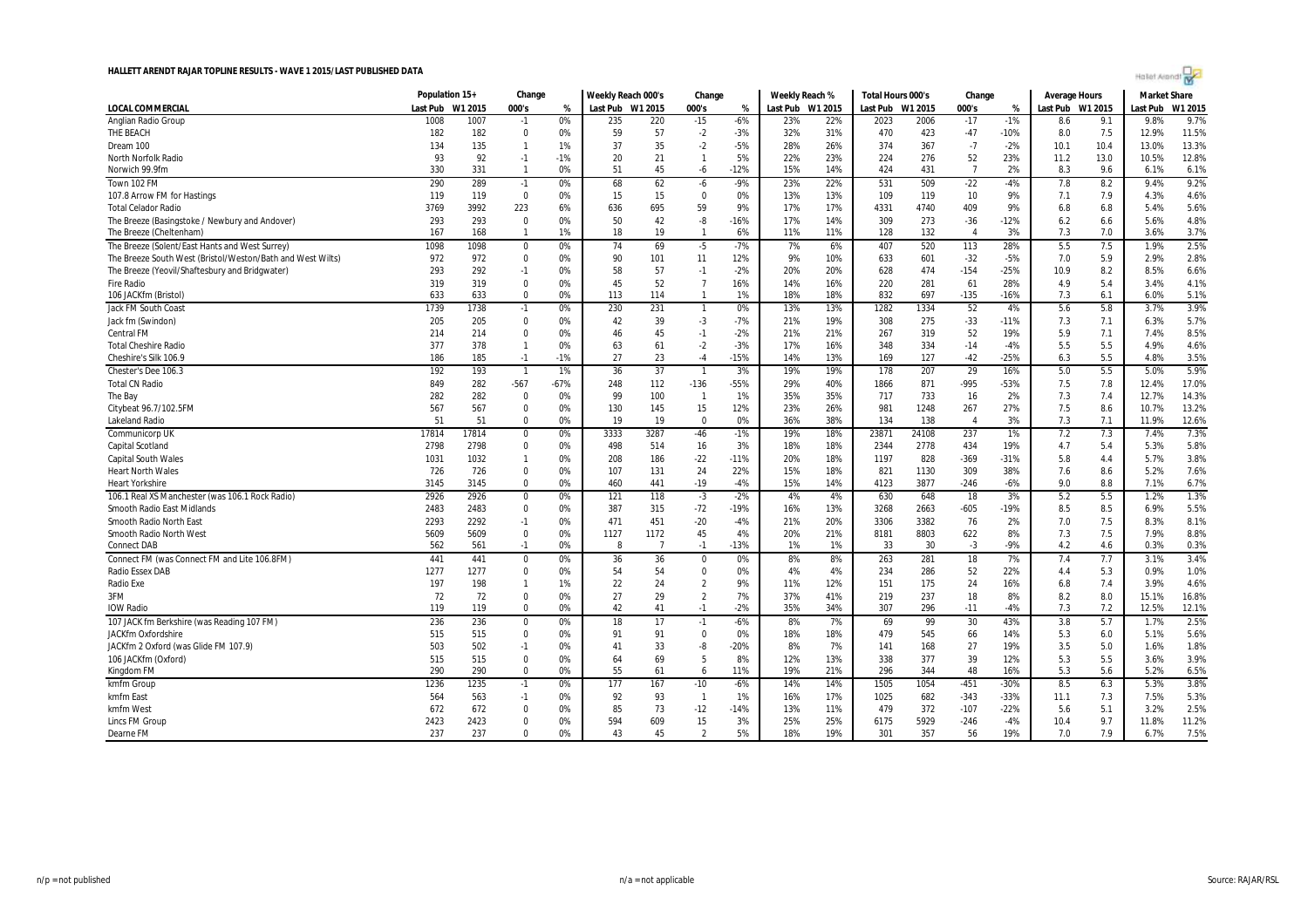

|                                                                  | Population 15+ |         | Change       |       | Weekly Reach 000's |      | Change         |        | Weekly Reach % |         | Total Hours 000's |         | Change         |        | Average Hours |         | <b>Market Share</b> |         |
|------------------------------------------------------------------|----------------|---------|--------------|-------|--------------------|------|----------------|--------|----------------|---------|-------------------|---------|----------------|--------|---------------|---------|---------------------|---------|
| <b>LOCAL COMMERCIAL</b>                                          | Last Pub       | W1 2015 | 000's        | %     | Last Pub W1 2015   |      | 000's          | %      | Last Pub       | W1 2015 | Last Pub          | W1 2015 | 000's          | %      | Last Pub      | W1 2015 | Last Pub            | W1 2015 |
| <b>KCFM</b>                                                      | 443            | 443     | $\Omega$     | 0%    | 83                 | 83   | $\Omega$       | 0%     | 19%            | 19%     | 831               | 799     | $-32$          | $-4%$  | 10.0          | 9.6     | 8.3%                | 8.0%    |
| <b>Lincs FM 102.2</b>                                            | 927            | 927     | $\mathbf 0$  | 0%    | 322                | 330  | 8              | 2%     | 35%            | 36%     | 3615              | 3551    | $-64$          | $-2%$  | 11.2          | 10.8    | 17.5%               | 17.1%   |
| <b>Ridings FM</b>                                                | 302            | 301     | $-1$         | 0%    | 45                 | 45   | $\Omega$       | 0%     | 15%            | 15%     | 343               | 349     | 6              | 2%     | 7.6           | 7.7     | 5.5%                | 5.7%    |
| <b>Rother FM</b>                                                 | 209            | 209     | $\Omega$     | 0%    | 30                 | 30   | $\Omega$       | 0%     | 14%            | 14%     | 298               | 308     | 10             | 3%     | 9.9           | 10.1    | 7.0%                | 7.2%    |
| <b>Trax FM</b>                                                   | 375            | 376     | $\mathbf{1}$ | 0%    | 80                 | 82   | $\overline{2}$ | 3%     | 21%            | 22%     | 724               | 831     | 107            | 15%    | 9.0           | 10.1    | 8.9%                | 10.4%   |
| The Local Radio Company Group Total                              | 1990           | 1990    | $\mathbf 0$  | 0%    | 541                | 556  | 15             | 3%     | 27%            | 28%     | 3968              | 4247    | 279            | 7%     | 7.3           | 7.6     | 10.2%               | 10.7%   |
| 2BR                                                              | 180            | 180     | $\mathbf 0$  | 0%    | 58                 | 60   | $\overline{2}$ | 3%     | 32%            | 33%     | 465               | 453     | $-12$          | $-3%$  | 8.1           | 7.5     | 14.4%               | 13.8%   |
| <b>Minster FM</b>                                                | 308            | 308     | $\Omega$     | 0%    | 62                 | 65   | $\overline{3}$ | 5%     | 20%            | 21%     | 394               | 432     | 38             | 10%    | 6.4           | 6.6     | 6.9%                | 7.2%    |
| Mix 96                                                           | 127            | 127     | 0            | 0%    | 46                 | 48   | $\overline{2}$ | 4%     | 36%            | 38%     | 260               | 376     | 116            | 45%    | 5.7           | 7.9     | 9.7%                | 12.8%   |
| Spire FM                                                         | 119            | 119     | $\Omega$     | 0%    | 38                 | 45   | $\overline{7}$ | 18%    | 32%            | 38%     | 278               | 336     | 58             | 21%    | 7.2           | 7.4     | 11.1%               | 13.2%   |
| Spirit FM                                                        | 218            | 218     | 0            | 0%    | 56                 | 52   | $-4$           | $-7%$  | 26%            | 24%     | 431               | 388     | $-43$          | $-10%$ | 7.7           | 7.5     | 9.6%                | 8.4%    |
| <b>Star North East</b>                                           | 387            | 387     | $\mathbf 0$  | 0%    | 54                 | 51   | $-3$           | $-6%$  | 14%            | 13%     | 324               | 296     | $-28$          | $-9%$  | 6.0           | 5.8     | 4.7%                | 4.2%    |
| 97.2 Stray FM                                                    | 144            | 143     | $-1$         | $-1%$ | 47                 | 47   | 0              | 0%     | 33%            | 33%     | 292               | 340     | 48             | 16%    | 6.1           | 7.3     | 9.7%                | 11.1%   |
| Sun FM                                                           | 271            | 271     | $\Omega$     | 0%    | 75                 | 78   | 3              | 4%     | 28%            | 29%     | 535               | 584     | 49             | 9%     | 7.2           | 7.5     | 11.0%               | 12.2%   |
| <b>Wessex FM</b>                                                 | 123            | 123     | $\mathbf 0$  | 0%    | 53                 | 56   | 3              | 6%     | 43%            | 45%     | 512               | 523     | 11             | 2%     | 9.6           | 9.3     | 17.5%               | 17.5%   |
| <b>Yorkshire Coast Radio</b>                                     | 114            | 114     | $\Omega$     | 0%    | 52                 | 54   | $\overline{2}$ | 4%     | 46%            | 48%     | 476               | 519     | 43             | 9%     | 9.1           | 9.6     | 18.6%               | 21.0%   |
| Lyca De Sil 1035 AM                                              | 11789          | 11789   | 0            | 0%    | 70                 | 72   | $\overline{2}$ | 3%     | 1%             | 1%      | 340               | 227     | $-113$         | $-33%$ | 4.9           | 3.2     | 0.2%                | 0.1%    |
| Lyca Radio 1458 AM                                               | 11789          | 11789   | 0            | 0%    | 125                | 115  | $-10$          | $-8%$  | 1%             | 1%      | 829               | 711     | $-118$         | $-14%$ | 6.6           | 6.2     | 0.4%                | 0.4%    |
| Radio Mansfield 103.2                                            | 159            | 159     | $\Omega$     | 0%    | 40                 | 38   | $-2$           | $-5%$  | 25%            | 24%     | 354               | 277     | $-77$          | $-22%$ | 8.9           | 7.2     | 11.2%               | 8.9%    |
| Manx Radio                                                       | 72             | 72      | $\Omega$     | 0%    | 40                 | 42   | $\overline{2}$ | 5%     | 55%            | 59%     | 387               | 421     | 34             | 9%     | 9.7           | 9.9     | 26.7%               | 29.8%   |
| Original 106 (Aberdeen)                                          | 344            | 343     | $-1$         | 0%    | 85                 | 83   | $-2$           | $-2%$  | 25%            | 24%     | 624               | 571     | $-53$          | $-8%$  | 7.3           | 6.9     | 9.8%                | 9.1%    |
| <b>Total Orion Midlands</b>                                      | 6426           | 6425    | $-1$         | 0%    | 1127               | 1134 | $\overline{7}$ | 1%     | 18%            | 18%     | 8466              | 8938    | 472            | 6%     | 7.5           | 7.9     | 7.2%                | 7.6%    |
| Free Radio FM (Birmingham & Black Country) (was BRMB and Beacon) | 2586           | 2586    | $\Omega$     | 0%    | 314                | 324  | 10             | 3%     | 12%            | 13%     | 2240              | 2387    | 147            | 7%     | 7.1           | 7.4     | 4.9%                | 5.4%    |
| Free Radio 80s (Birmingham & Black Country)                      | 2586           | 2586    | $\Omega$     | 0%    | 54                 | 61   | $\overline{7}$ | 13%    | 2%             | 2%      | 324               | 287     | $-37$          | $-11%$ | 5.9           | 4.7     | 0.7%                | 0.7%    |
| Free Radio FM (Coventry & Warwickshire) (was Mercia)             | 686            | 686     | $\Omega$     | 0%    | 99                 | 118  | 19             | 19%    | 14%            | 17%     | 607               | 979     | 372            | 61%    | 6.1           | 8.3     | 5.6%                | 8.5%    |
| Free Radio 80s (Coventry & Warwickshire)                         | 686            | 686     | $\Omega$     | 0%    | 26                 | 20   | -6             | $-23%$ | 4%             | 3%      | 183               | 121     | $-62$          | $-34%$ | 6.9           | 6.0     | 1.7%                | 1.1%    |
| Free Radio FM (Herefordshire & Worcestershire) (was Wyvern)      | 474            | 473     | $-1$         | 0%    | 89                 | 97   | 8              | 9%     | 19%            | 21%     | 649               | 772     | 123            | 19%    | 7.3           | 8.0     | 7.1%                | 8.3%    |
| Free Radio FM (Shropshire) (was Beacon)                          | 376            | 376     | $\Omega$     | 0%    | 82                 | 89   | $\overline{7}$ | 9%     | 22%            | 24%     | 610               | 637     | 27             | 4%     | 7.4           | 7.1     | 7.7%                | 7.9%    |
| Free Radio 80s (Shropshire)                                      | 376            | 376     | $\mathbf 0$  | 0%    | 21                 | 18   | $-3$           | $-14%$ | 6%             | 5%      | 128               | 127     | $-1$           | $-1%$  | 6.1           | 6.9     | 1.6%                | 1.6%    |
| Gem 106 (East Midlands)                                          | 2396           | 2397    | $\mathbf{1}$ | 0%    | 465                | 430  | $-35$          | $-8%$  | 19%            | 18%     | 3810              | 3574    | $-236$         | $-6%$  | 8.2           | 8.3     | 8.4%                | 7.7%    |
| Palm FM                                                          | 223            | 223     | $\mathbf 0$  | 0%    | 35                 | 29   | $-6$           | $-17%$ | 16%            | 13%     | 367               | 284     | $-83$          | $-23%$ | 10.5          | 9.7     | 7.3%                | 5.7%    |
| Radio Plymouth                                                   | 259            | 260     | $\mathbf{1}$ | 0%    | 47                 | 43   | $-4$           | $-9%$  | 18%            | 17%     | 315               | 354     | 39             | 12%    | 6.6           | 8.2     | 5.6%                | 6.1%    |
| Premier Christian Radio                                          | 11789          | 11789   | $\mathbf 0$  | 0%    | 189                | 124  | $-65$          | $-34%$ | 2%             | 1%      | 1776              | 1111    | $-665$         | $-37%$ | 9.4           | 8.9     | 0.9%                | 0.6%    |
| Q Radio Network                                                  | 619            | 620     | $\mathbf{1}$ | 0%    | 121                | 129  | 8              | 7%     | 19%            | 21%     | 934               | 811     | $-123$         | $-13%$ | 7.7           | 6.3     | 6.9%                | 6.4%    |
| <b>Total Quidem</b>                                              | 1338           | 1337    | $-1$         | 0%    | 178                | 161  | $-17$          | $-10%$ | 13%            | 12%     | 1147              | 1154    | $\overline{7}$ | 1%     | 6.4           | 7.2     | 4.7%                | 4.7%    |
| 107.6 Banbury Sound                                              | 84             | 84      | 0            | 0%    | 15                 | 15   | $\mathbf 0$    | 0%     | 18%            | 18%     | 111               | 105     | -6             | $-5%$  | 7.3           | 6.8     | 7.1%                | 6.5%    |
| Oak FM                                                           | 321            | 322     | $\mathbf{1}$ | 0%    | 36                 | 24   | $-12$          | $-33%$ | 11%            | 8%      | 92                | 98      | 6              | 7%     | 2.6           | 4.0     | 1.5%                | 1.6%    |
| Rugby FM                                                         | 79             | 78      | $-1$         | $-1%$ | 20                 | 22   | $\overline{2}$ | 10%    | 26%            | 28%     | 172               | 189     | 17             | 10%    | 8.4           | 8.6     | 11.0%               | 11.7%   |
| 96.2FM Touchradio - Coventry                                     | 301            | 301     | $\Omega$     | 0%    | 23                 | 22   | $-1$           | $-4%$  | 8%             | 7%      | 121               | 130     | 9              | 7%     | 5.2           | 5.9     | 3.0%                | 3.2%    |
| <b>Touch FM Staffs</b>                                           | 257            | 256     | $-1$         | 0%    | 33                 | 30   | $-3$           | $-9%$  | 13%            | 12%     | 284               | 256     | $-28$          | $-10%$ | 8.6           | 8.7     | 5.1%                | 5.0%    |
| 102FM Touchradio - Warks, Worcs, Cotswolds                       | 296            | 296     | $\Omega$     | 0%    | 50                 | 48   | $-2$           | $-4%$  | 17%            | 16%     | 366               | 377     | 11             | 3%     | 7.3           | 7.9     | 6.7%                | 6.6%    |
| 96.2 The Revolution                                              | 524            | 524     | 0            | 0%    | 31                 | 28   | $-3$           | $-10%$ | 6%             | 5%      | 179               | 199     | 20             | 11%    | 5.7           | 7.2     | 2.1%                | 2.5%    |
| Southend & Chelmsford Radio                                      | 495            | 494     | $-1$         | 0%    | 56                 | 52   | -4             | $-7%$  | 11%            | 10%     | 448               | 486     | 38             | 8%     | 8.1           | 9.4     | 3.9%                | 4.2%    |
| 107.5 Sovereign Radio                                            | 156            | 155     | $-1$         | $-1%$ | 21                 | 21   | $\Omega$       | 0%     | 14%            | 14%     | 155               | 148     | $-7$           | $-5%$  | 7.4           | 7.0     | 4.6%                | 4.5%    |
| Sunrise Radio                                                    | 11789          | 11789   | $\Omega$     | 0%    | 269                | 250  | $-19$          | $-7%$  | 2%             | 2%      | 1784              | 1254    | $-530$         | $-30%$ | 6.6           | 5.0     | 0.9%                | 0.6%    |
| Time FM 106.6                                                    | 305            | 305     | 0            | 0%    | 21                 | 19   | $-2$           | $-10%$ | 7%             | 6%      | 101               | 108     | -7             | 7%     | 4.7           | 5.6     | 2.1%                | 2.3%    |
| <b>Tindle Radio Group</b>                                        | 139            | 139     | $\Omega$     | 0%    | 81                 | 78   | $-3$           | $-4%$  | 59%            | 56%     | 1024              | 1013    | $-11$          | $-1%$  | 12.6          | 13.0    | 39.9%               | 38.8%   |
| Channel 103 FM                                                   | 85             | 85      | $\Omega$     | 0%    | 48                 | 45   | $-3$           | $-6%$  | 56%            | 53%     | 537               | 522     | $-15$          | $-3%$  | 11.1          | 11.5    | 35.7%               | 34.2%   |
| Island FM 104.7                                                  | 53             | 53      | $\Omega$     | 0%    | 33                 | 33   | $\Omega$       | 0%     | 62%            | 62%     | 486               | 491     | 5              | 1%     | 14.7          | 15.0    | 45.7%               | 45.3%   |
| Town and Country Broadcasting (South and West Wales)             | 1728           | 1728    | $\Omega$     | 0%    | 333                | 328  | $-5$           | $-2%$  | 19%            | 19%     | 2222              | 2350    | 128            | 6%     | 6.7           | 7.2     | 6.1%                | 6.6%    |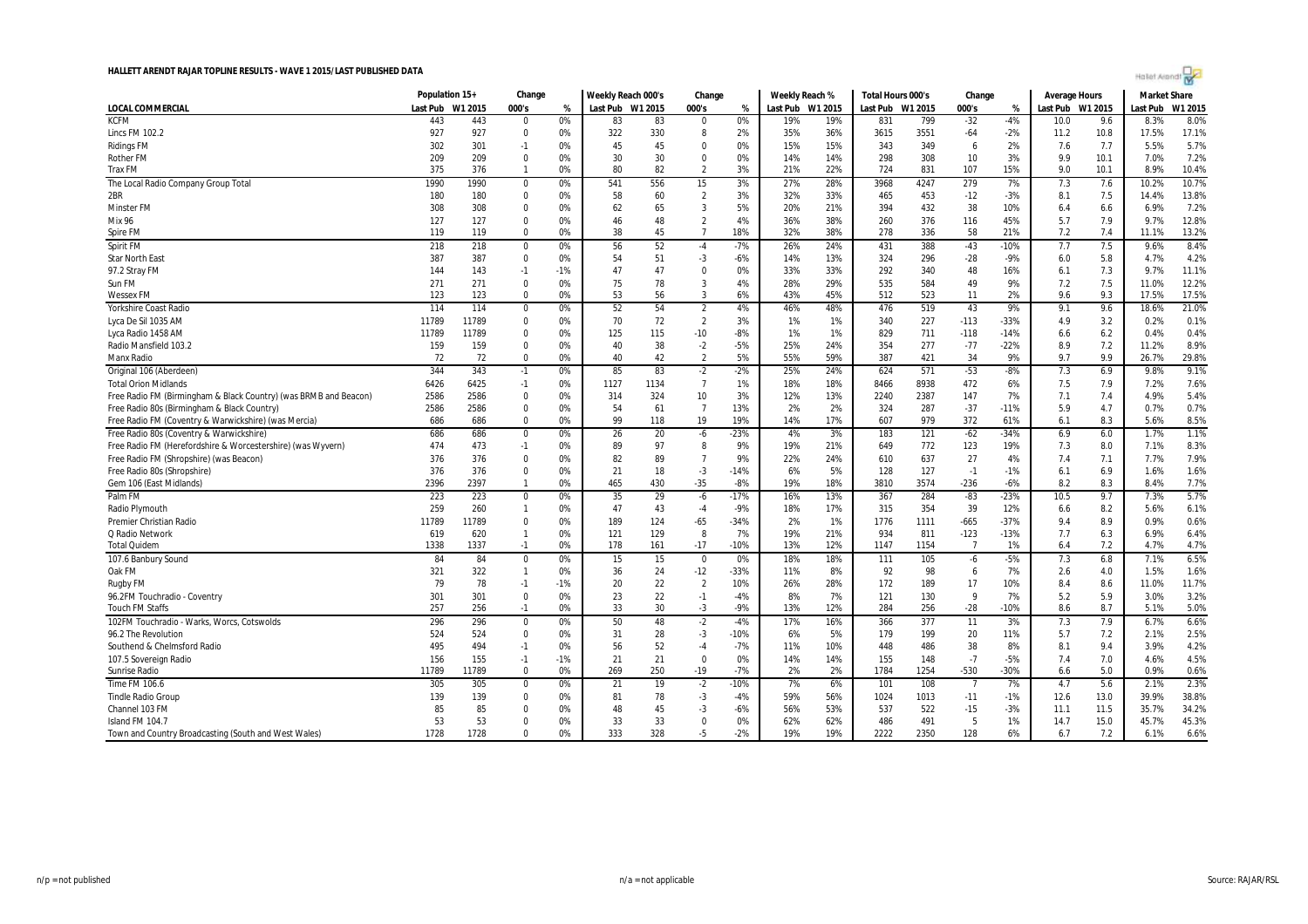

|                                      |                  | Population 15+ |          | Change | Weekly Reach 000's |         | Change |        | Weekly Reach % |         | Total Hours 000's |         | Change |        | Average Hours    |      | <b>Market Share</b> |       |
|--------------------------------------|------------------|----------------|----------|--------|--------------------|---------|--------|--------|----------------|---------|-------------------|---------|--------|--------|------------------|------|---------------------|-------|
| LOCAL COMMERCIAL                     | Last Pub W1 2015 |                | 000's    |        | Last Pub           | W1 2015 | 000's  |        | Last Pub       | W1 2015 | Last Pub          | W1 2015 | 000's  |        | Last Pub W1 2015 |      | Last Pub W1 2015    |       |
| 106.3 Bridge FM                      | 128              | 128            |          | 0%     | 43                 |         |        | -5%    | 33%            | 32%     | 326               | 334     | 8      | 2%     | 7.6              |      | 11.4%               | 11.2% |
| Radio Carmarthenshire and Scarlet FM | 130              | 130            |          | 0%     | 39                 | 37      |        | -5%    | 30%            | 29%     | 347               | 367     | 20     | 6%     | 9.0              | 9.9  | 11.1%               | 11.7% |
| Radio Ceredigion                     | 79               | 79             |          | 0%     | 18                 | 18      |        | 0%     | 22%            | 22%     | 124               | 129     |        | 4%     | 7.0              | 7.3  | 6.2%                | 6.8%  |
| <b>Nation Hits!</b>                  | 471              | 471            |          | 0%     | 42                 | 43      |        | 2%     | 9%             | 9%      | 220               | 222     |        | $1\%$  | 5.2              | 5.2  | 2.1%                | 2.1%  |
| <b>Nation Radio</b>                  | 1507             | 1507           |          | 0%     | 176                | 176     |        | 0%     | 12%            | 12%     | 744               | 870     | 126    | 17%    | 4.2              | 5.0  | 2.4%                | 2.8%  |
| 102.5 Radio Pembrokeshire            | 101              | 100            | $\sim$ 1 | $-1%$  | 45                 | 43      |        | $-4%$  | 45%            | 43%     | 461               | 429     | $-32$  | $-7%$  | 10.2             | 10.0 | 19.8%               | 19.7% |
| <b>Total UKRD</b>                    | 1635             | 1635           |          | 0%     | 386                | 378     |        | $-2%$  | 24%            | 23%     | 3313              | 2911    | $-402$ | $-12%$ | 8.6              | 7.7  | 10.1%               | 9.2%  |
| The Bee                              | 452              | 452            |          | 0%     | 44                 | 43      |        | $-2%$  | 10%            | 10%     | 332               | 267     | $-65$  | $-20%$ | 7.5              | 6.1  | 4.1%                | 3.5%  |
| 96.4 Eagle Radio                     | 543              | 543            |          | 0%     | 135                | 135     |        | 0%     | 25%            | 25%     | 1037              | 968     | -69    | $-7%$  | 7.7              |      | 9.9%                | 9.2%  |
| <b>KL.FM 96.7</b>                    | 154              | 154            |          | 0%     | 49                 | 52      |        | 6%     | 32%            | 34%     | 557               | 549     | -8     | $-1%$  | 11.4             | 10.5 | 17.0%               | 16.8% |
| Pirate FM                            | 486              | 487            |          | 0%     | 160                | 165     |        | 3%     | 33%            | 34%     | 1509              | 1444    | $-65$  | $-4%$  | 9.4              | 8.7  | 12.5%               | 12.6% |
| Radio Yorkshire                      | n/p              | 4532           | n/a      | n/a    | n/p                | 71      | n/a    | n/a    | n/p            | 2%      | n/p               | 208     | n/a    | n/a    | n/p              | 2.9  | n/p                 | 0.2%  |
| Jazz FM                              | 53502            | 53502          |          | 0%     | 511                | 457     | $-54$  | $-11%$ | 1%             | 1%      | 2180              | 2104    | $-76$  | $-3%$  | 4.3              | 4.6  | 0.2%                | 0.2%  |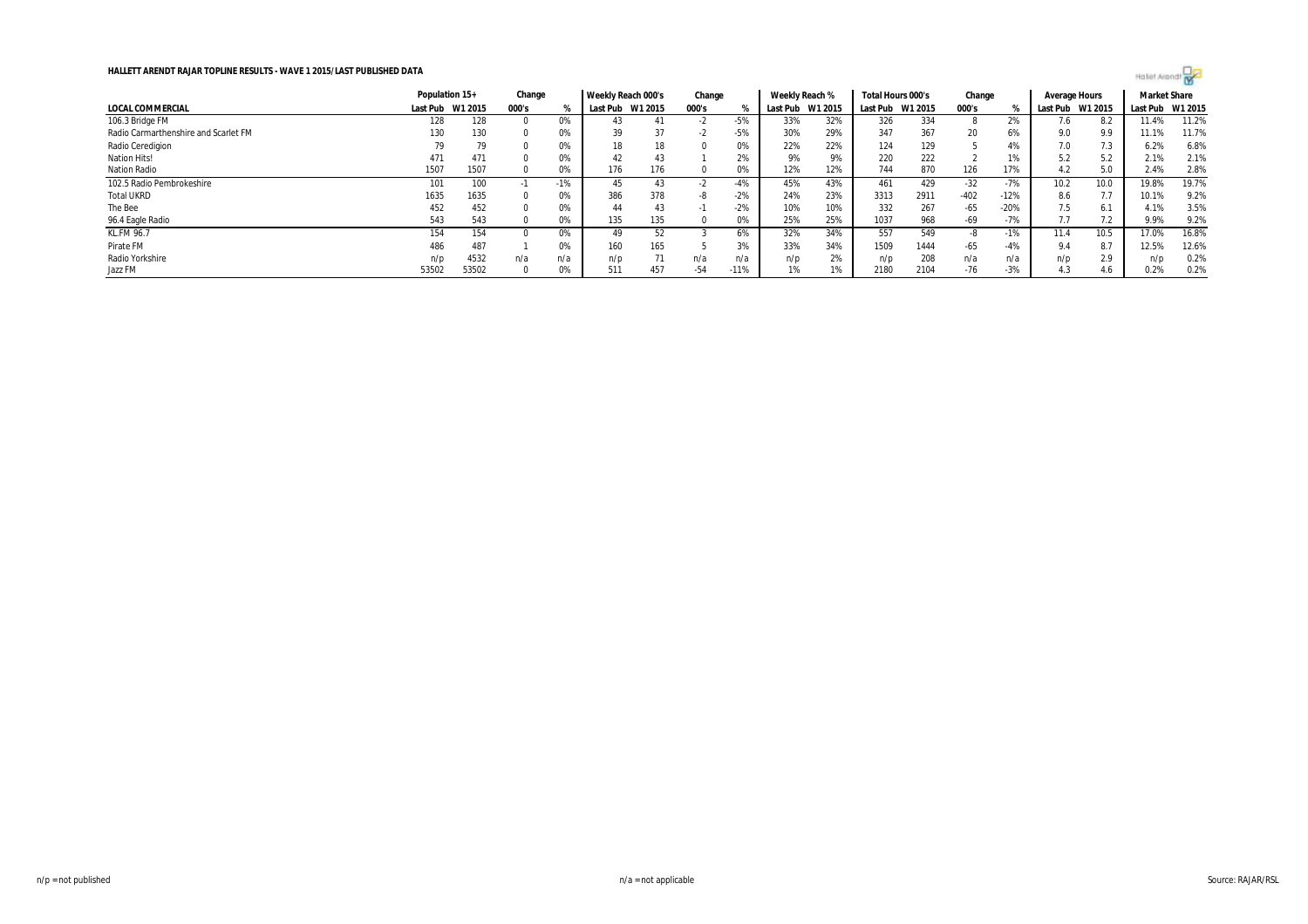

|                                      | Population 15+ |         | Change      |    | Weekly Reach 000's |      | Change          |        | Weekly Reach % |                  | Total Hours 000's |         | Change |        | Average Hours    |      | <b>Market Share</b> |         |
|--------------------------------------|----------------|---------|-------------|----|--------------------|------|-----------------|--------|----------------|------------------|-------------------|---------|--------|--------|------------------|------|---------------------|---------|
| <b>LOCAL COMMERCIAL</b>              | Last Pub       | W1 2015 | 000's       | %  | Last Pub W1 2015   |      | 000's           | %      |                | Last Pub W1 2015 | Last Pub          | W1 2015 | 000's  | %      | Last Pub W1 2015 |      | Last Pub            | W1 2015 |
| <b>BBC Local Radio in England</b>    | 43253          | 43253   | 0           | 0% | 6742               | 6613 | $-129$          | $-2%$  | 16%            | 15%              | 55963             | 58452   | 2489   | 4%     | 8.3              | 8.8  | 6.8%                | 7.1%    |
| <b>BBC Radio Berkshire</b>           | 822            | 822     | $\Omega$    | 0% | 92                 | 98   | 6               | 7%     | 11%            | 12%              | 677               | 761     | 84     | 12%    | 7.4              | 7.8  | 5.0%                | 5.6%    |
| <b>BBC Radio Bristol</b>             | 893            | 893     | $\Omega$    | 0% | 151                | 149  | $-2$            | $-1%$  | 17%            | 17%              | 1499              | 1491    | -8     | $-1%$  | 9.9              | 10.0 | 7.5%                | 7.6%    |
| <b>BBC Radio Cambridgeshire</b>      | 744            | 744     | $\mathbf 0$ | 0% | 107                | 104  | $-3$            | $-3%$  | 14%            | 14%              | 566               | 887     | 321    | 57%    | 5.3              | 8.5  | 4.2%                | 6.6%    |
| <b>BBC Radio Cornwall</b>            | 461            | 461     | $\Omega$    | 0% | 153                | 149  | $-4$            | $-3%$  | 33%            | 32%              | 1920              | 1821    | -99    | $-5%$  | 12.5             | 12.2 | 18.3%               | 18.0%   |
| <b>BBC Coventry and Warwickshire</b> | 696            | 695     | $-1$        | 0% | 86                 | 96   | 10 <sup>°</sup> | 12%    | 12%            | 14%              | 662               | 761     | 99     | 15%    | 7.7              | 7.9  | 5.9%                | 6.4%    |
| <b>BBC Radio Cumbria</b>             | 408            | 408     | $\mathbf 0$ | 0% | 106                | 108  | $\overline{2}$  | 2%     | 26%            | 26%              | 1080              | 1031    | -49    | -5%    | 10.2             | 9.6  | 12.7%               | 12.2%   |
| <b>BBC Radio Derby</b>               | 655            | 654     | $-1$        | 0% | 125                | 157  | 32              | 26%    | 19%            | 24%              | 1291              | 1726    | 435    | 34%    | 10.3             | 11.0 | 10.0%               | 12.0%   |
| <b>BBC Radio Devon</b>               | 975            | 975     | $\mathbf 0$ | 0% | 212                | 221  | 9               | 4%     | 22%            | 23%              | 2228              | 2559    | 331    | 15%    | 10.5             | 11.6 | 11.4%               | 12.0%   |
| <b>BBC Essex</b>                     | 1297           | 1298    |             | 0% | 213                | 197  | $-16$           | $-8%$  | 16%            | 15%              | 2024              | 1940    | $-84$  | $-4%$  | 9.5              | 9.8  | 7.1%                | 6.8%    |
| <b>BBC Radio Gloucestershire</b>     | 502            | 501     | $-1$        | 0% | 94                 | 97   | $\overline{3}$  | 3%     | 19%            | 19%              | 715               | 759     | 44     | 6%     | 7.6              | 7.8  | 6.7%                | 7.0%    |
| <b>BBC Hereford &amp; Worcester</b>  | 504            | 504     | $\Omega$    | 0% | 122                | 119  | $-3$            | $-2%$  | 24%            | 24%              | 957               | 1135    | 178    | 19%    | 7.8              | 9.6  | 9.6%                | 10.7%   |
| <b>BBC Radio Humberside</b>          | 768            | 767     | $-1$        | 0% | 161                | 175  | 14              | 9%     | 21%            | 23%              | 1511              | 1596    | 85     | 6%     | 9.4              | 9.1  | 8.7%                | 8.8%    |
| <b>BBC Radio Kent</b>                | 1465           | 1464    | $-1$        | 0% | 195                | 198  | 3               | 2%     | 13%            | 14%              | 1802              | 1613    | $-189$ | $-10%$ | 9.3              | 8.2  | 5.6%                | 5.0%    |
| <b>BBC Radio Lancashire</b>          | 1191           | 1190    | $-1$        | 0% | 193                | 186  | $-7$            | $-4%$  | 16%            | 16%              | 1378              | 1433    | 55     | 4%     | 7.2              | 7.7  | 6.6%                | 7.1%    |
| <b>BBC</b> Radio Leeds               | 1646           | 1646    | $\mathbf 0$ | 0% | 216                | 250  | 34              | 16%    | 13%            | 15%              | 1308              | 1455    | 147    | 11%    | 6.1              | 5.8  | 4.4%                | 4.9%    |
| <b>BBC Radio Leicester</b>           | 839            | 838     | $-1$        | 0% | 171                | 160  | $-11$           | $-6%$  | 20%            | 19%              | 1495              | 1105    | $-390$ | $-26%$ | 8.8              | 6.9  | 9.6%                | 7.6%    |
| <b>BBC Radio Lincolnshire</b>        | 554            | 553     | $-1$        | 0% | 115                | 104  | $-11$           | $-10%$ | 21%            | 19%              | 1755              | 1317    | $-438$ | $-25%$ | 15.3             | 12.7 | 14.2%               | 11.0%   |
| BBC London 94.9                      | 11789          | 11789   | $\Omega$    | 0% | 483                | 404  | $-79$           | $-16%$ | 4%             | 3%               | 3461              | 2744    | $-717$ | $-21%$ | 7.2              | 6.8  | 1.7%                | 1.4%    |
| <b>BBC Radio Manchester</b>          | 2214           | 2213    | $-1$        | 0% | 228                | 229  | $\overline{1}$  | 0%     | 10%            | 10%              | 1529              | 1470    | $-59$  | $-4%$  | 6.7              | 6.4  | 4.0%                | 3.9%    |
| <b>BBC Radio Merseyside</b>          | 1667           | 1667    | $\mathbf 0$ | 0% | 317                | 306  | $-11$           | $-3%$  | 19%            | 18%              | 4509              | 3688    | $-821$ | $-18%$ | 14.2             | 12.0 | 13.5%               | 12.1%   |
| <b>BBC Radio Newcastle</b>           | 1444           | 1444    | $\mathbf 0$ | 0% | 307                | 286  | $-21$           | $-7%$  | 21%            | 20%              | 2181              | 2080    | $-101$ | $-5%$  | 7.1              | 7.3  | 8.9%                | 7.9%    |
| <b>BBC Radio Norfolk</b>             | 777            | 776     | $-1$        | 0% | 194                | 180  | $-14$           | $-7%$  | 25%            | 23%              | 2027              | 2111    | 84     | 4%     | 10.4             | 11.7 | 12.5%               | 12.6%   |
| <b>BBC Radio Northampton</b>         | 490            | 490     | $\mathbf 0$ | 0% | 75                 | 90   | 15              | 20%    | 15%            | 18%              | 616               | 1071    | 455    | 74%    | 8.2              | 11.9 | 6.3%                | 11.0%   |
| <b>BBC Radio Nottingham</b>          | 804            | 803     | $-1$        | 0% | 150                | 155  | 5               | 3%     | 19%            | 19%              | 1185              | 1484    | 299    | 25%    | 7.9              | 9.6  | 7.8%                | 9.6%    |
| <b>BBC Radio Oxford</b>              | 529            | 528     | $-1$        | 0% | 95                 | 86   | -9              | $-9%$  | 18%            | 16%              | 584               | 702     | 118    | 20%    | 6.1              | 8.2  | 6.2%                | 7.1%    |
| <b>BBC Radio Sheffield</b>           | 1297           | 1297    | $\mathbf 0$ | 0% | 242                | 276  | 34              | 14%    | 19%            | 21%              | 2068              | 2634    | 566    | 27%    | 8.5              | 9.6  | 8.2%                | 10.7%   |
| <b>BBC Radio Shropshire</b>          | 397            | 396     | $-1$        | 0% | 105                | 91   | $-14$           | $-13%$ | 27%            | 23%              | 1045              | 892     | $-153$ | $-15%$ | 9.9              | 9.8  | 12.9%               | 11.1%   |
| <b>Total BBC Radio Solent</b>        | 1778           | 1778    | $\Omega$    | 0% | 275                | 272  | $-3$            | $-1%$  | 15%            | 15%              | 2704              | 2603    | $-101$ | $-4%$  | 9.8              | 9.6  | 7.6%                | 7.3%    |
| <b>BBC</b> Somerset                  | 449            | 449     | $\mathbf 0$ | 0% | 71                 | 68   | $-3$            | $-4%$  | 16%            | 15%              | 433               | 423     | $-10$  | $-2%$  | 6.1              | 6.2  | 4.0%                | 4.0%    |
| <b>BBC Radio Stoke</b>               | 616            | 616     | $\mathbf 0$ | 0% | 126                | 130  | $\overline{4}$  | 3%     | 20%            | 21%              | 1164              | 1242    | 78     | 7%     | 9.2              | 9.6  | 9.0%                | 9.0%    |
| <b>BBC Radio Suffolk</b>             | 543            | 541     | $-2$        | 0% | 135                | 129  | -6              | $-4%$  | 25%            | 24%              | 1062              | 1109    | 47     | 4%     | 7.9              | 8.6  | 9.5%                | 10.1%   |
| <b>BBC Sussex and BBC Surrey</b>     | 2563           | 2562    | $-1$        | 0% | 274                | 271  | $-3$            | $-1%$  | 11%            | 11%              | 2128              | 2039    | $-89$  | $-4%$  | 7.8              | 7.5  | 4.0%                | 3.8%    |
| <b>BBC Radio Tees</b>                | 795            | 794     | $-1$        | 0% | 141                | 138  | $-3$            | $-2%$  | 18%            | 17%              | 822               | 697     | $-125$ | $-15%$ | 5.8              | 5.1  | 5.7%                | 4.7%    |
| <b>BBC Three Counties Radio</b>      | 1343           | 1343    | $\mathbf 0$ | 0% | 158                | 147  | $-11$           | $-7%$  | 12%            | 11%              | 1061              | 970     | $-91$  | $-9%$  | 6.7              | 6.6  | 4.0%                | 3.6%    |
| BBC WM (Birmingham & Black Country)  | 2366           | 2366    | $\mathbf 0$ | 0% | 211                | 209  | $-2$            | $-1%$  | 9%             | 9%               | 1775              | 1969    | 194    | 11%    | 8.4              | 9.4  | 4.3%                | 5.0%    |
| <b>BBC Radio Wiltshire/Swindon</b>   | 574            | 574     | $\mathbf 0$ | 0% | 65                 | 90   | 25              | 38%    | 11%            | 16%              | 338               | 666     | 328    | 97%    | 5.2              | 7.4  | 2.6%                | 4.9%    |
| <b>BBC Radio York</b>                | 534            | 533     | $-1$        | 0% | 80                 | 74   | -6              | $-8%$  | 15%            | 14%              | 644               | 491     | $-153$ | $-24%$ | 8.0              | 6.6  | 6.0%                | 4.5%    |
| <b>BBC Radio Guernsey</b>            | 53             | 53      | $\Omega$    | 0% | 24                 | 23   | $-1$            | $-4%$  | 45%            | 43%              | 222               | 234     | 12     | 5%     | 9.2              | 10.2 | 20.9%               | 21.6%   |
| <b>BBC Radio Jersey</b>              | 85             | 85      | $\Omega$    | 0% | 31                 | 30   | $-1$            | $-3%$  | 36%            | 35%              | 261               | 271     | 10     | 4%     | 8.5              | 9.1  | 17.4%               | 17.8%   |